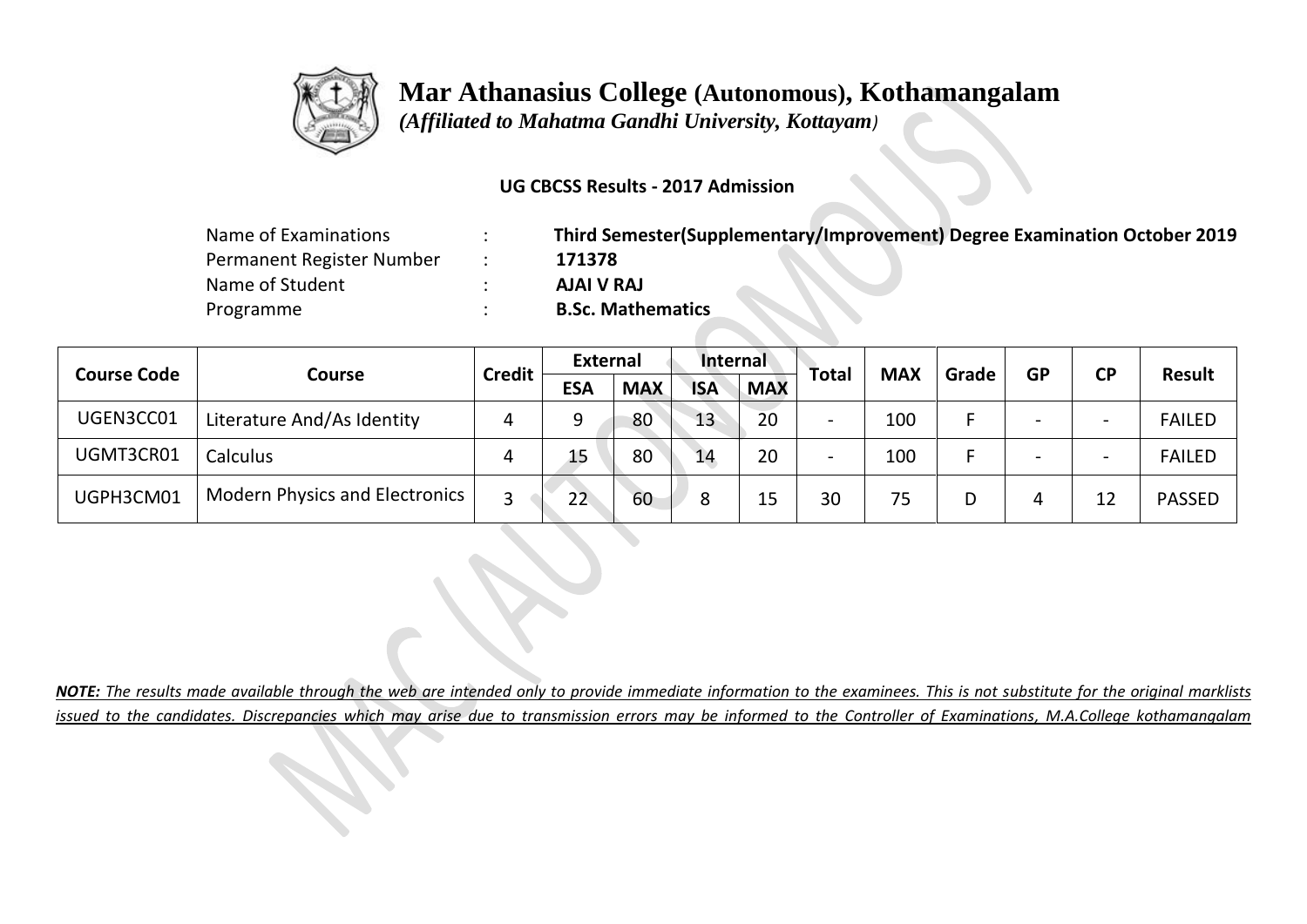

 *(Affiliated to Mahatma Gandhi University, Kottayam)*

#### **UG CBCSS Results - 2017 Admission**

| Name of Examinations      | Third Semester(Supplementary/Improvement) Degree Examination October 2019 |
|---------------------------|---------------------------------------------------------------------------|
| Permanent Register Number | 171379                                                                    |
| Name of Student           | <b>ALIYA PAREEKUTTY</b>                                                   |
| Programme                 | <b>B.Sc. Mathematics</b>                                                  |

| <b>Course Code</b> |                                       |               | <b>External</b> |            | <b>Internal</b> |            |              |            |       | GP | ΓD |               |
|--------------------|---------------------------------------|---------------|-----------------|------------|-----------------|------------|--------------|------------|-------|----|----|---------------|
|                    | Course                                | <b>Credit</b> | <b>ESA</b>      | <b>MAX</b> | <b>ISA</b>      | <b>MAX</b> | <b>Total</b> | <b>MAX</b> | Grade |    |    | <b>Result</b> |
| UGPH3CM01          | <b>Modern Physics and Electronics</b> |               | Ab              | 60         | 1 E<br>--       | ᅩ          |              | ¬−         |       |    |    | <b>FAILED</b> |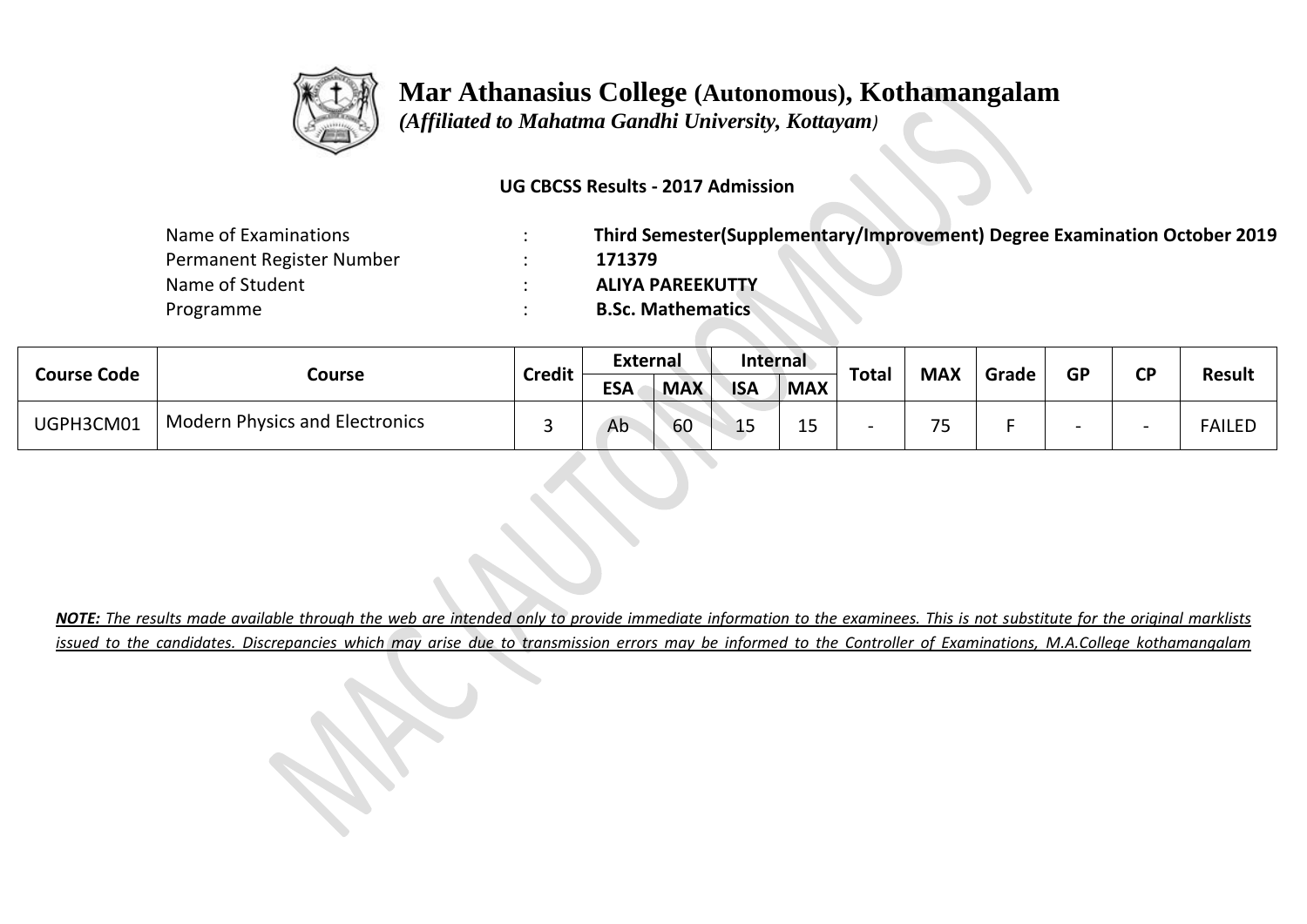

 *(Affiliated to Mahatma Gandhi University, Kottayam)*

#### **UG CBCSS Results - 2017 Admission**

| Name of Examinations      |
|---------------------------|
| Permanent Register Number |
| Name of Student           |
| Programme                 |

Name of Examinations : **Third Semester(Supplementary/Improvement) Degree Examination October 2019** Permanent Register Number : **171381** Name of Student : **ANSHITHA K ASHRAF B.Sc. Mathematics** 

|                    |                                       | <b>Credit</b> | <b>External</b> |            | <b>Internal</b> |            |              | <b>MAX</b> | Grade | <b>GP</b>                | <b>CP</b>                | <b>Result</b> |
|--------------------|---------------------------------------|---------------|-----------------|------------|-----------------|------------|--------------|------------|-------|--------------------------|--------------------------|---------------|
| <b>Course Code</b> | Course                                |               | <b>ESA</b>      | <b>MAX</b> | <b>ISA</b>      | <b>MAX</b> | <b>Total</b> |            |       |                          |                          |               |
| UGMT3CR01          | Calculus                              | 4             | Ab              | 80         | 13              | 20         |              | 100        |       | $\overline{\phantom{0}}$ | $\overline{\phantom{0}}$ | <b>FAILED</b> |
| UGPH3CM01          | <b>Modern Physics and Electronics</b> |               | 23              | 60         | 8.              | 15         | 21           | 75         | D     |                          | 12                       | <b>PASSED</b> |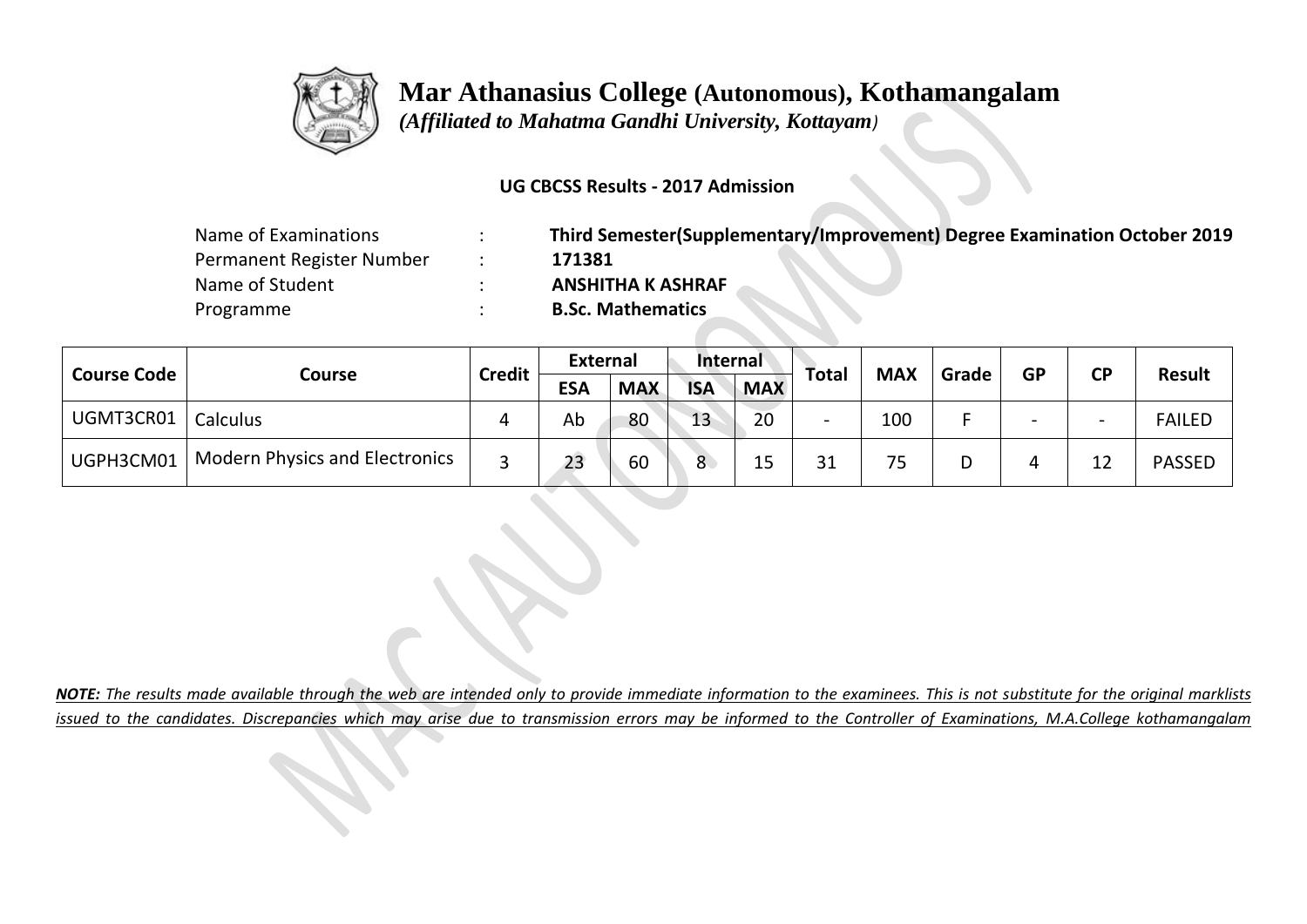

 *(Affiliated to Mahatma Gandhi University, Kottayam)*

#### **UG CBCSS Results - 2017 Admission**

| Name of Examinations      | Third Semester(Supplementary/Improvement) Degree Examination October 2019 |
|---------------------------|---------------------------------------------------------------------------|
| Permanent Register Number | 171382                                                                    |
| Name of Student           | <b>ARUN ARAVIND</b>                                                       |
| Programme                 | <b>B.Sc. Mathematics</b>                                                  |

|                    |                            | <b>Credit</b> | <b>External</b> |            | <b>Internal</b> |            | <b>Total</b> | <b>MAX</b> | Grade | <b>GP</b> | <b>CD</b> | <b>Result</b> |
|--------------------|----------------------------|---------------|-----------------|------------|-----------------|------------|--------------|------------|-------|-----------|-----------|---------------|
| <b>Course Code</b> | Course                     |               | <b>ESA</b>      | <b>MAX</b> | <b>ISA</b>      | <b>MAX</b> |              |            |       |           |           |               |
| UGEN3CC01          | Literature And/As Identity |               | 34              | 80         | 15              | 20         | 49           | 100        | ◡     |           | 20        | <b>PASSED</b> |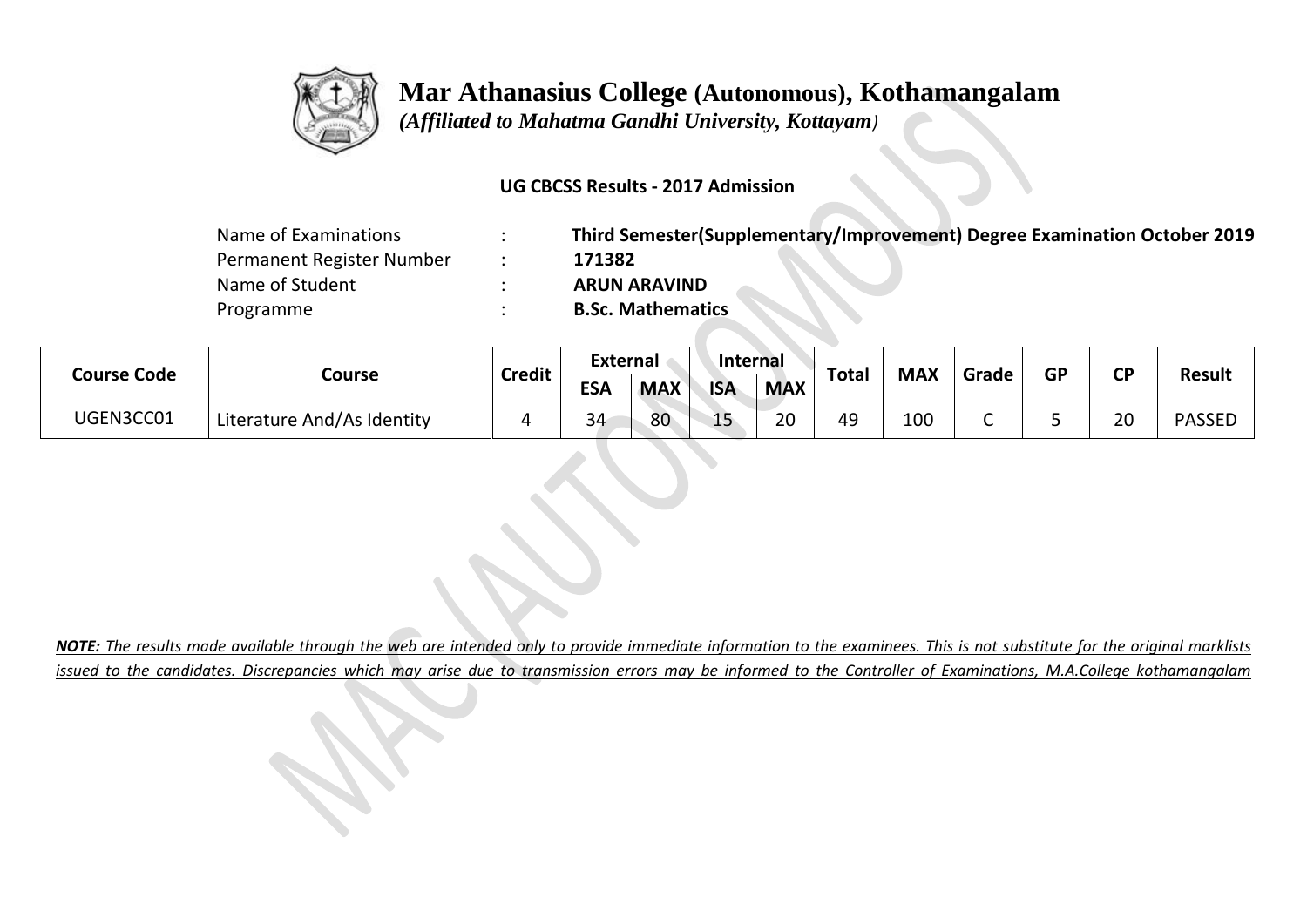

 *(Affiliated to Mahatma Gandhi University, Kottayam)*

### **UG CBCSS Results - 2017 Admission**

| Name of Examinations      | Third Semester(Supplementary/Improvement) Degree Examination October 2019 |
|---------------------------|---------------------------------------------------------------------------|
| Permanent Register Number | 171384                                                                    |
| Name of Student           | <b>BINSA VARGHESE</b>                                                     |
| Programme                 | <b>B.Sc. Mathematics</b>                                                  |

|                    |                                       |               | <b>External</b> |            | Internal   |            |              | <b>MAX</b> |       |           |                    |               |
|--------------------|---------------------------------------|---------------|-----------------|------------|------------|------------|--------------|------------|-------|-----------|--------------------|---------------|
| <b>Course Code</b> | Course                                | <b>Credit</b> | <b>ESA</b>      | <b>MAX</b> | <b>ISA</b> | <b>MAX</b> | <b>Total</b> |            | Grade | <b>GP</b> | <b>CP</b>          | <b>Result</b> |
| UGPH3CM01          | <b>Modern Physics and Electronics</b> |               | 50              | 60         | 14         | 1 C<br>--  | 64           | フロ         | A+    | a         | ີ<br>$\mathcal{L}$ | <b>PASSED</b> |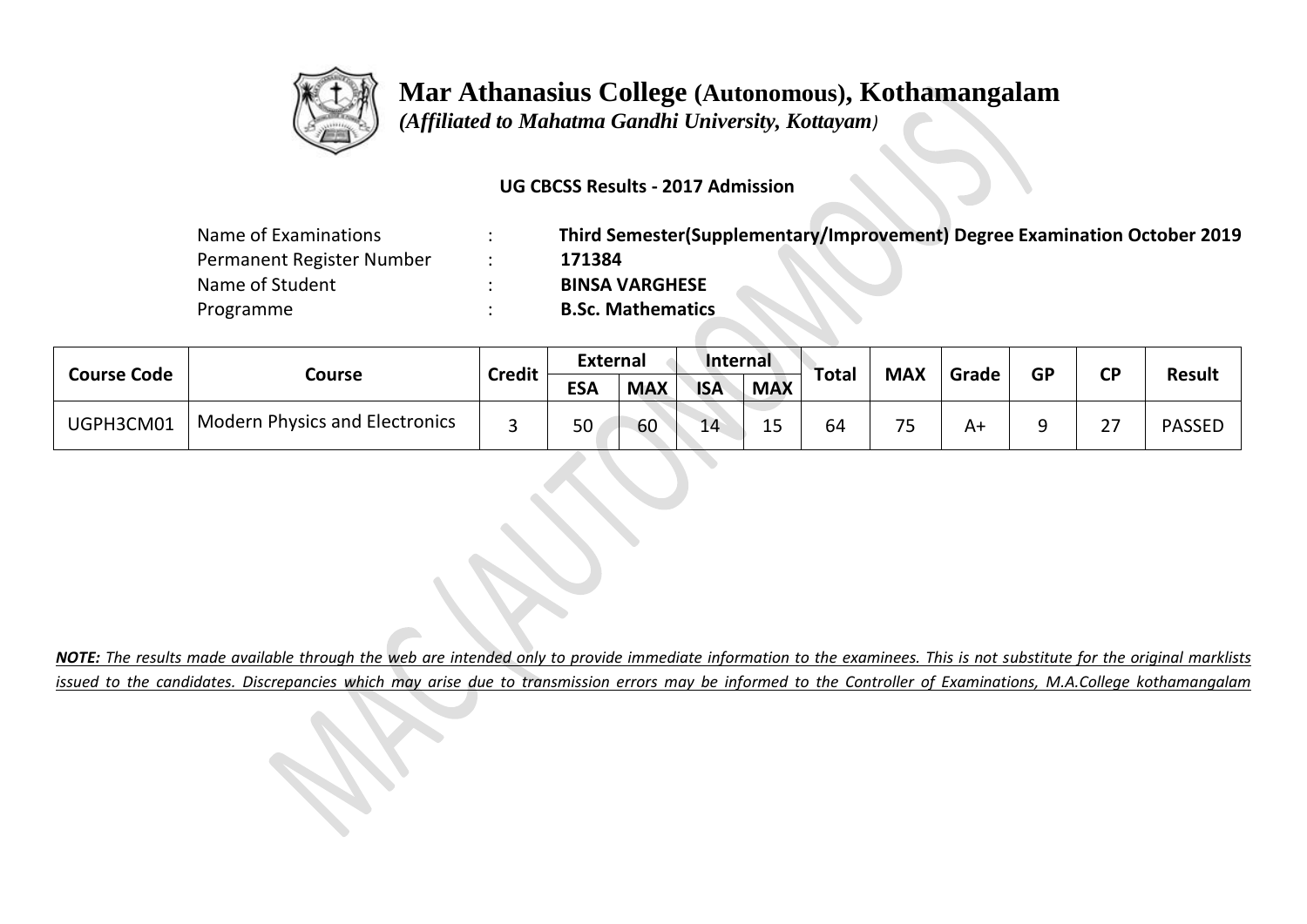

 *(Affiliated to Mahatma Gandhi University, Kottayam)*

### **UG CBCSS Results - 2017 Admission**

| Name of Examinations      | Third Semester(Supplementary/Improvement) Degree Examination October 2019 |
|---------------------------|---------------------------------------------------------------------------|
| Permanent Register Number | 171385                                                                    |
| Name of Student           | <b>LINTU GEORGE</b>                                                       |
| Programme                 | <b>B.Sc. Mathematics</b>                                                  |

| <b>Course Code</b> |                                       | <b>Credit</b> | <b>External</b> |            | <b>Internal</b> |            | <b>Total</b> | <b>MAX</b> |       | <b>GP</b> | <b>CD</b> |               |
|--------------------|---------------------------------------|---------------|-----------------|------------|-----------------|------------|--------------|------------|-------|-----------|-----------|---------------|
|                    | Course                                |               | <b>ESA</b>      | <b>MAX</b> | <b>ISA</b>      | <b>MAX</b> |              |            | Grade |           |           | <b>Result</b> |
| UGMT3CR01          | <b>Calculus</b>                       |               | 55              | 80         | 18              | 20         | 72           | 100        | $B+$  |           | 28        | <b>PASSED</b> |
| UGPH3CM01          | <b>Modern Physics and Electronics</b> |               | 24              | 60         | 12              | 15         | 36           | 75<br>ر ,  |       |           |           | <b>PASSED</b> |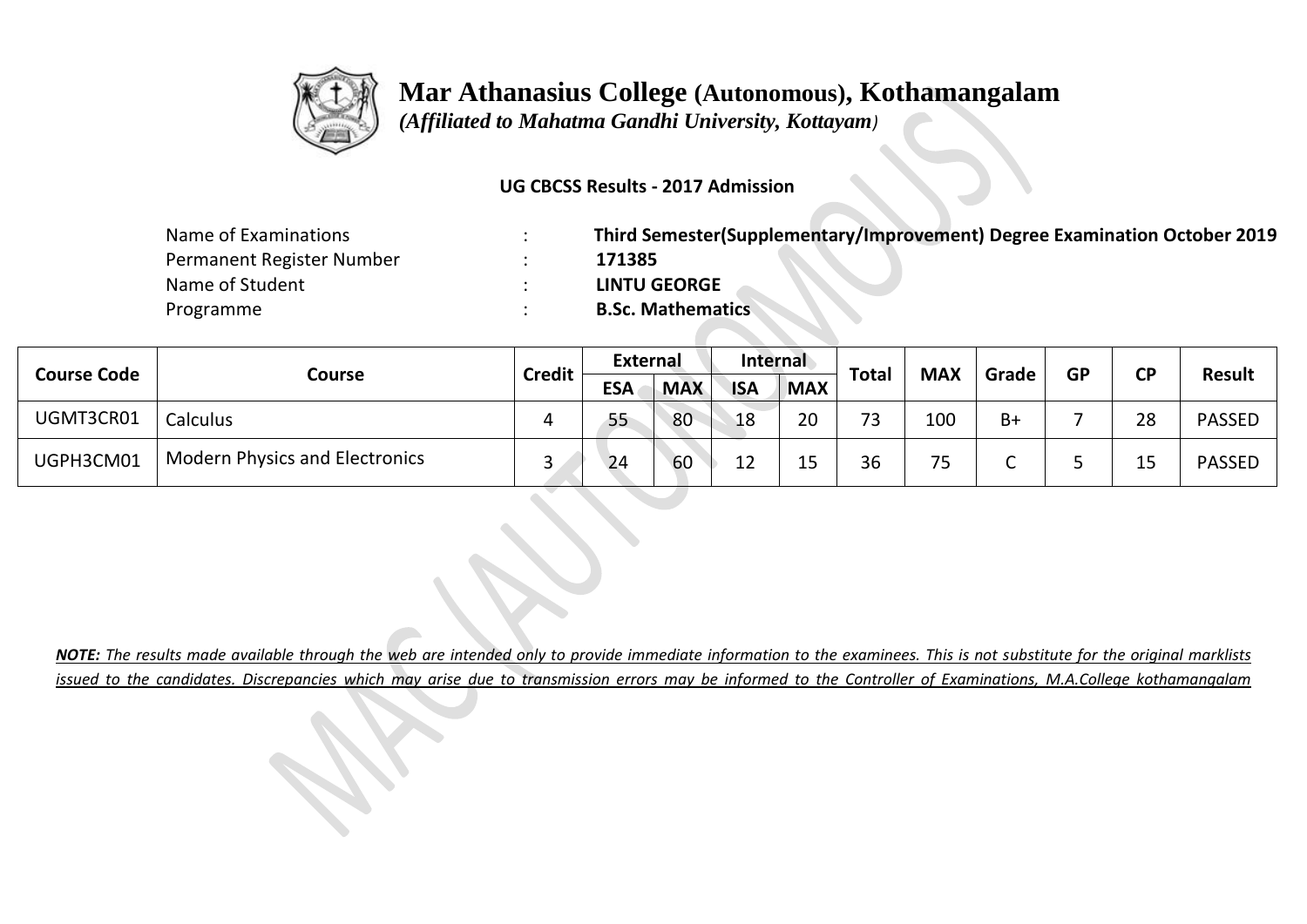

 *(Affiliated to Mahatma Gandhi University, Kottayam)*

### **UG CBCSS Results - 2017 Admission**

| Name of Examinations      | Third Semester(Supplementary/Improvement) Degree Examination October 2019 |
|---------------------------|---------------------------------------------------------------------------|
| Permanent Register Number | 171387                                                                    |
| Name of Student           | <b>NASEEBA PARVIN A P</b>                                                 |
| Programme                 | <b>B.Sc. Mathematics</b>                                                  |

|                    |                                       |                | <b>External</b> |            | <b>Internal</b> |            |                          | <b>MAX</b> |       | <b>GP</b> |    | <b>Result</b> |
|--------------------|---------------------------------------|----------------|-----------------|------------|-----------------|------------|--------------------------|------------|-------|-----------|----|---------------|
| <b>Course Code</b> | Course                                | <b>Credit</b>  | <b>ESA</b>      | <b>MAX</b> | <b>ISA</b>      | <b>MAX</b> | <b>Total</b>             |            | Grade |           | CP |               |
| UGMT3CR01          | <b>Calculus</b>                       | 4              | Ab              | 80         |                 | 20         | $\overline{\phantom{0}}$ | 100        |       |           |    | <b>FAILED</b> |
| UGPH3CM01          | <b>Modern Physics and Electronics</b> | 0              | Ab              | 60         |                 | 15         | -                        | 75         |       |           |    | <b>FAILED</b> |
| UGST3CM01          | <b>Probability Distributions</b>      | $\overline{4}$ | Ab              | 80         |                 | 20         | $\overline{\phantom{0}}$ | 100        |       |           |    | <b>FAILED</b> |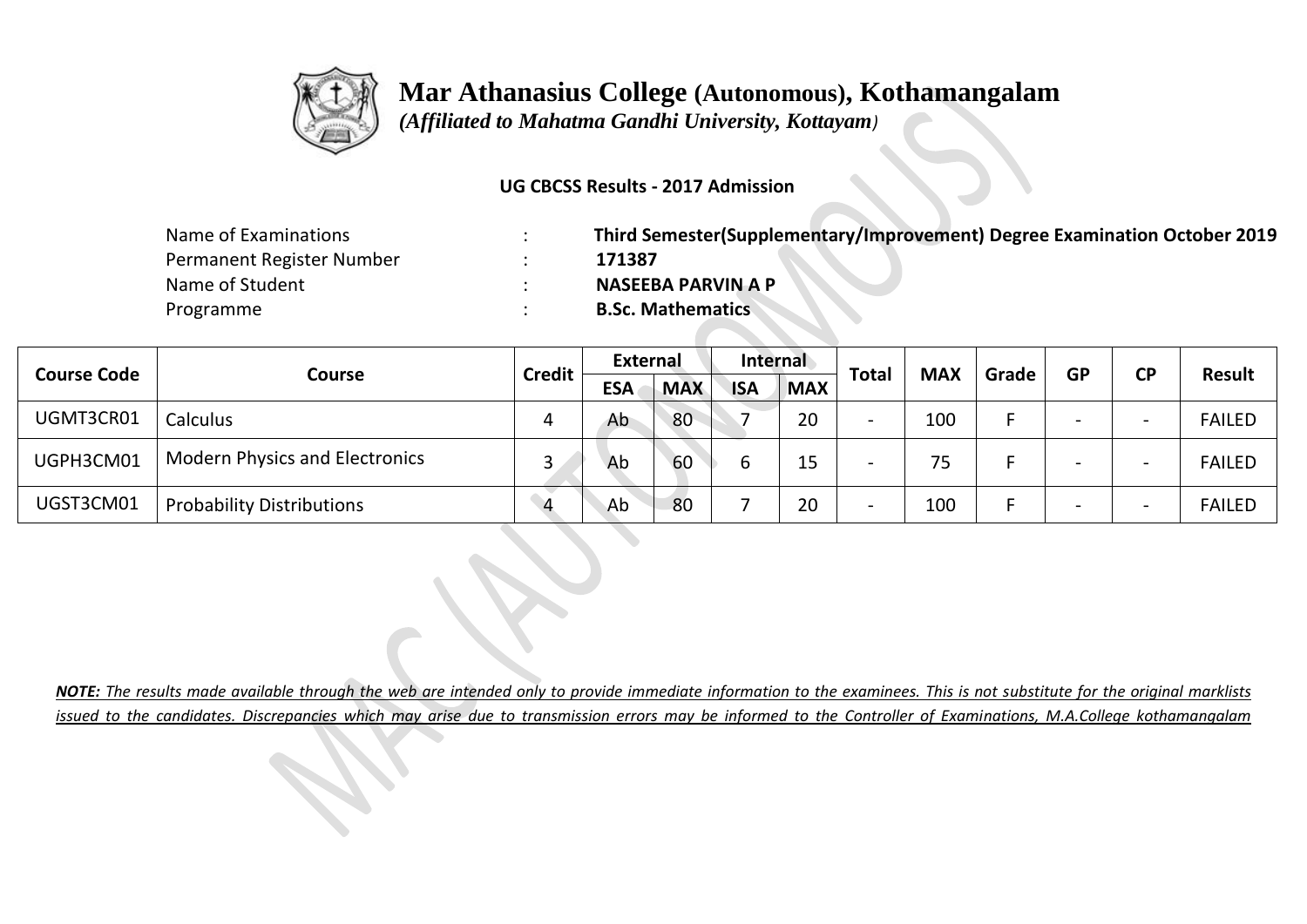

 *(Affiliated to Mahatma Gandhi University, Kottayam)*

### **UG CBCSS Results - 2017 Admission**

| Name of Examinations      | Third Semester(Supplementary/Improvement) Degree Examination October 2019 |
|---------------------------|---------------------------------------------------------------------------|
| Permanent Register Number | 171388                                                                    |
| Name of Student           | <b>NITIN B ISAC</b>                                                       |
| Programme                 | <b>B.Sc. Mathematics</b>                                                  |

|                    |                                       | <b>Credit</b>  | <b>External</b> |            | <b>Internal</b> |            | <b>Total</b>             |            |       |           | <b>CP</b> | Result        |
|--------------------|---------------------------------------|----------------|-----------------|------------|-----------------|------------|--------------------------|------------|-------|-----------|-----------|---------------|
| <b>Course Code</b> | <b>Course</b>                         |                | <b>ESA</b>      | <b>MAX</b> | <b>ISA</b>      | <b>MAX</b> |                          | <b>MAX</b> | Grade | <b>GP</b> |           |               |
| UGEN3CC01          | Literature And/As Identity            |                | Ab              | 80         | 13              | 20         | $\overline{\phantom{0}}$ | 100        |       |           |           | <b>FAILED</b> |
| UGPH3CM01          | <b>Modern Physics and Electronics</b> |                | 11              | 60         |                 | 15         | $\overline{\phantom{0}}$ | 75         |       |           |           | <b>FAILED</b> |
| UGST3CM01          | <b>Probability Distributions</b>      | $\overline{4}$ | Ab              | 80         |                 | 20         | $\overline{\phantom{0}}$ | 100        |       | -         |           | <b>FAILED</b> |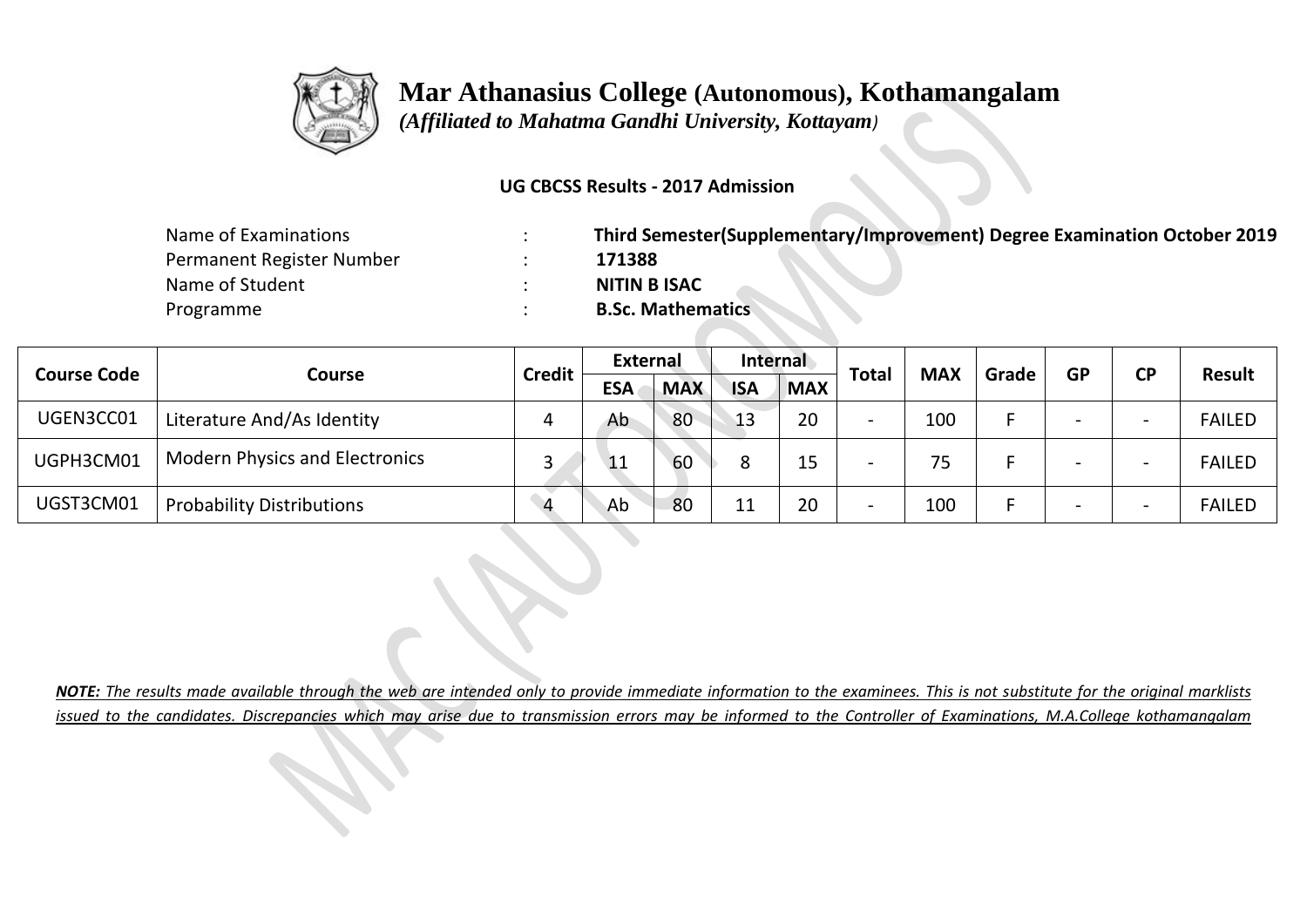

 *(Affiliated to Mahatma Gandhi University, Kottayam)*

#### **UG CBCSS Results - 2017 Admission**

| Name of Examinations      | Third Semester(Supplementary/Improvement) Degree Examination October 2019 |
|---------------------------|---------------------------------------------------------------------------|
| Permanent Register Number | 171390                                                                    |
| Name of Student           | <b>SREEKALA SURENDRAN</b>                                                 |
| Programme                 | <b>B.Sc. Mathematics</b>                                                  |

|                    |          | $\cdots$ | External   |            | <b>Internal</b> |            | <b>Total</b> | <b>MAX</b> | Grade | <b>GP</b> | σD | <b>Result</b> |
|--------------------|----------|----------|------------|------------|-----------------|------------|--------------|------------|-------|-----------|----|---------------|
| <b>Course Code</b> | Course   | Credit   | <b>ESA</b> | <b>MAX</b> | <b>ISA</b>      | <b>MAX</b> |              |            |       |           |    |               |
| UGMT3CR01          | Calculus |          | 42         | 80         | 16              | 20         | 58           | 100        |       |           | 24 | <b>PASSED</b> |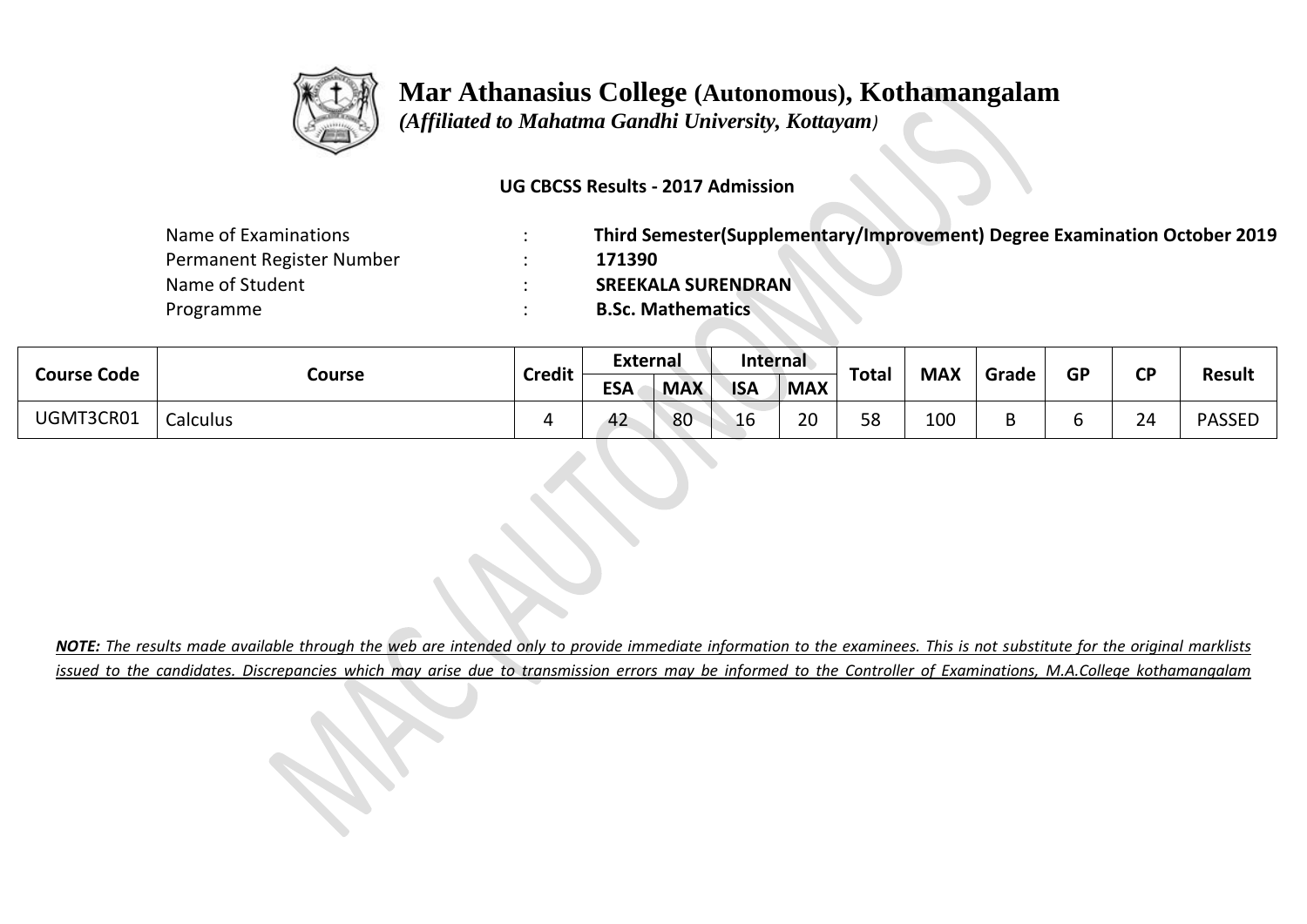

 *(Affiliated to Mahatma Gandhi University, Kottayam)*

#### **UG CBCSS Results - 2017 Admission**

| Name of Examinations      | Third Semester(Supplementary/Improvement) Degree Examination October 2019 |
|---------------------------|---------------------------------------------------------------------------|
| Permanent Register Number | 171391                                                                    |
| Name of Student           | THASLIMA A A                                                              |
| Programme                 | <b>B.Sc. Mathematics</b>                                                  |

| <b>Course Code</b> |                                       |               | <b>External</b> |            | <b>Internal</b> |            |                      | <b>MAX</b>                    |       |           | σD                            |               |
|--------------------|---------------------------------------|---------------|-----------------|------------|-----------------|------------|----------------------|-------------------------------|-------|-----------|-------------------------------|---------------|
|                    | Course                                | <b>Credit</b> | <b>ESA</b>      | <b>MAX</b> | <b>ISA</b>      | <b>MAX</b> | <b>Total</b>         |                               | Grade | <b>GP</b> |                               | <b>Result</b> |
| UGPH3CM01          | <b>Modern Physics and Electronics</b> | ــ            | 49              | 60         | --              | ᅩ          | - -<br><sup>64</sup> | $\overline{\phantom{a}}$<br>ັ | A١    |           | $\mathbin{\lnot}$<br><u>_</u> | <b>PASSED</b> |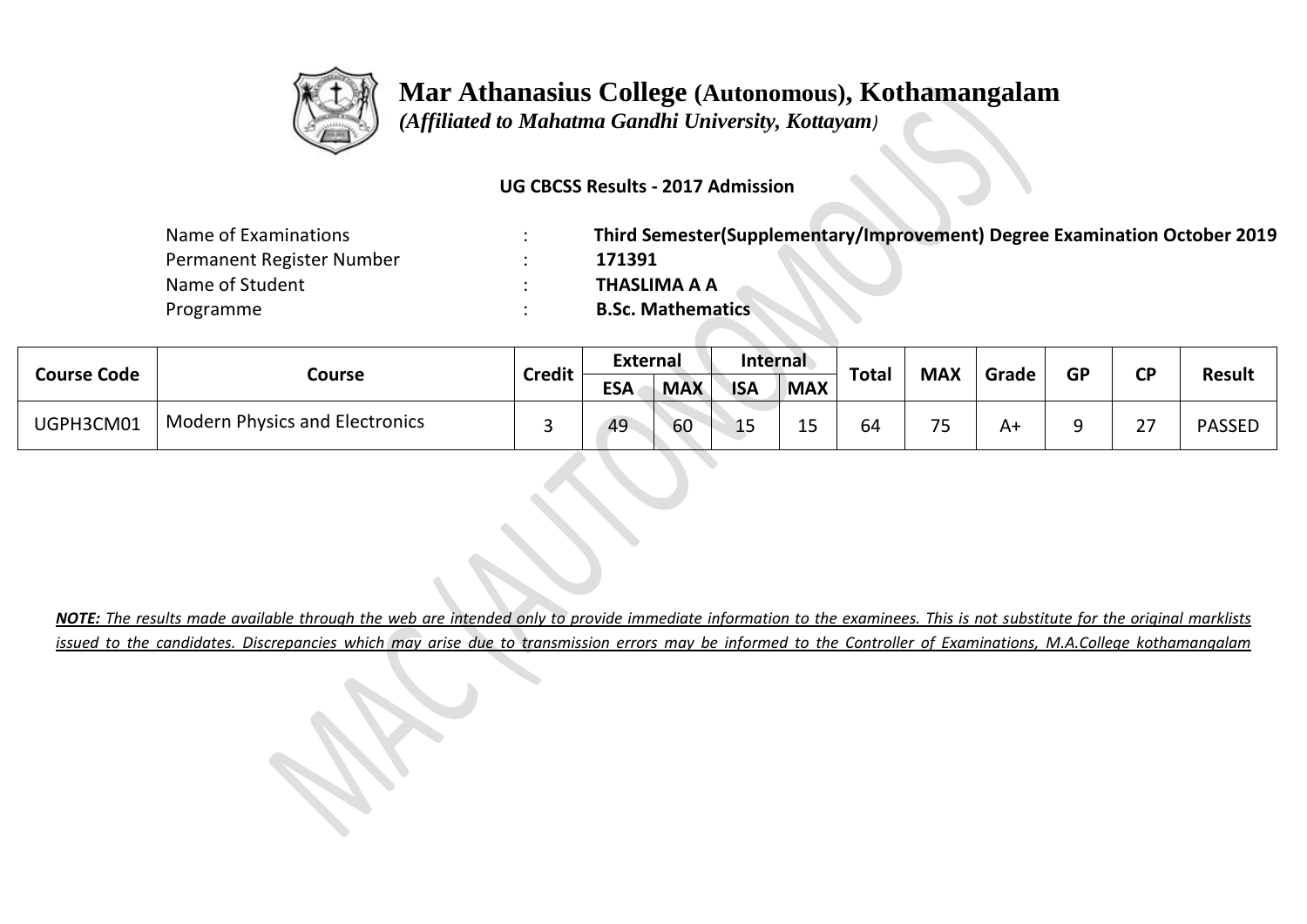

 *(Affiliated to Mahatma Gandhi University, Kottayam)*

#### **UG CBCSS Results - 2017 Admission**

| Name of Examinations      | Third Semester(Supplementary/Improvement) Degree Examination October 2019 |
|---------------------------|---------------------------------------------------------------------------|
| Permanent Register Number | 171392                                                                    |
| Name of Student           | <b>ALIYA AISHA K FIROS</b>                                                |
| Programme                 | <b>B.Sc. Mathematics</b>                                                  |

| <b>Course Code</b> |                                       |               | <b>External</b> |            | <b>Internal</b> |            |              | <b>MAX</b>               |       |           | <b>CD</b> |               |
|--------------------|---------------------------------------|---------------|-----------------|------------|-----------------|------------|--------------|--------------------------|-------|-----------|-----------|---------------|
|                    | Course                                | <b>Credit</b> | <b>ESA</b>      | <b>MAX</b> | <b>ISA</b>      | <b>MAX</b> | <b>Total</b> |                          | Grade | <b>GP</b> |           | <b>Result</b> |
| UGPH3CM01          | <b>Modern Physics and Electronics</b> |               | 31              | 60         | C               | --         | 40           | $\overline{\phantom{a}}$ |       |           | --        | <b>PASSED</b> |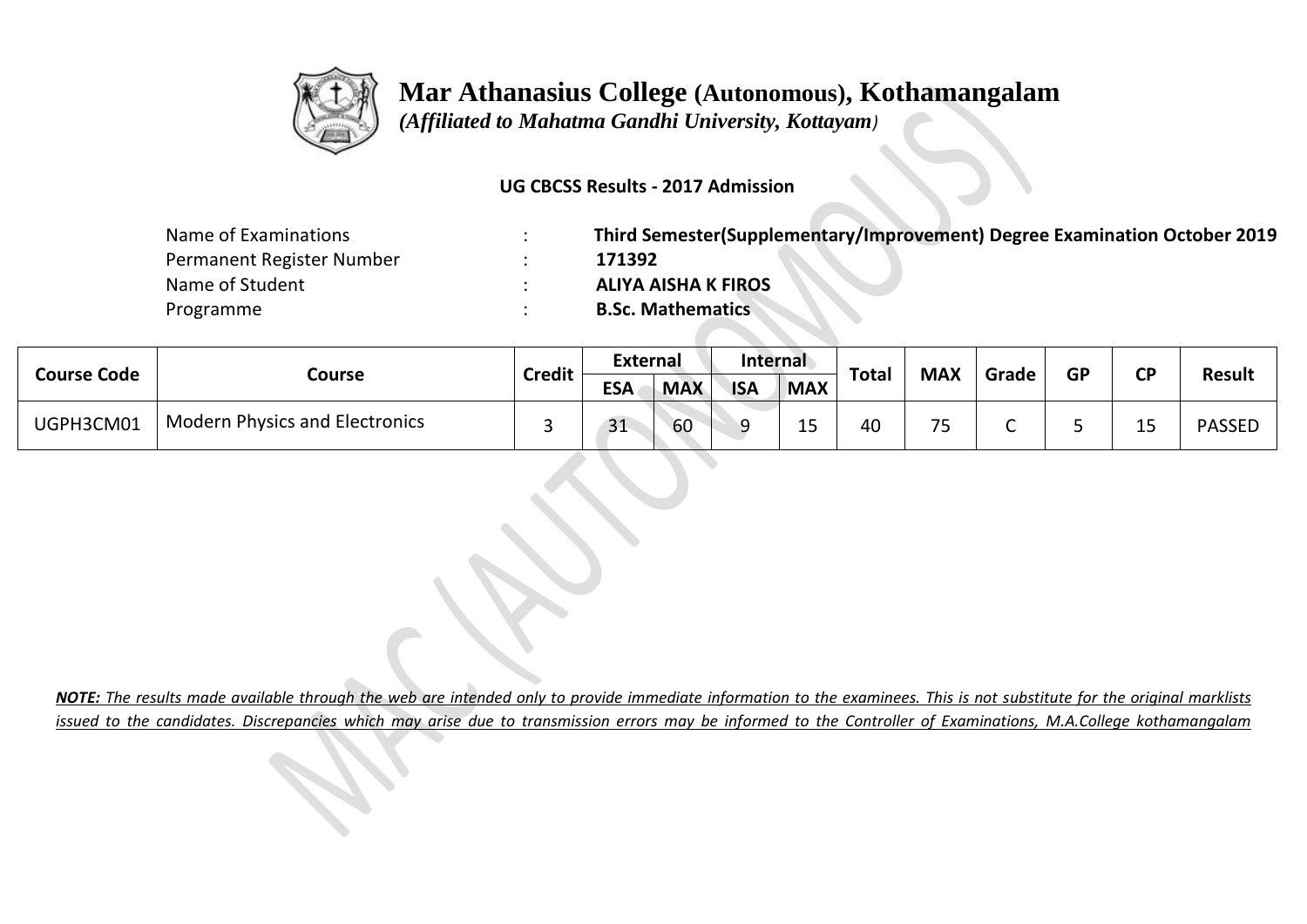

 *(Affiliated to Mahatma Gandhi University, Kottayam)*

#### **UG CBCSS Results - 2017 Admission**

| Name of Examinations      | Third Semester(Supplementary/Improvement) Degree Examination October 2019 |
|---------------------------|---------------------------------------------------------------------------|
| Permanent Register Number | 171394                                                                    |
| Name of Student           | <b>ANANTHA KRISHNAN K R</b>                                               |
| Programme                 | <b>B.Sc. Mathematics</b>                                                  |

| <b>Course Code</b> |                                       |               | <b>External</b> |            | <b>Internal</b> |            |              | <b>MAX</b>               |       | GP | CD | <b>Result</b> |
|--------------------|---------------------------------------|---------------|-----------------|------------|-----------------|------------|--------------|--------------------------|-------|----|----|---------------|
|                    | Course                                | <b>Credit</b> | <b>ESA</b>      | <b>MAX</b> | <b>ISA</b>      | <b>MAX</b> | <b>Total</b> |                          | Grade |    |    |               |
| UGPH3CM01          | <b>Modern Physics and Electronics</b> |               | 21              | 60         | Ω               | LJ         | 29           | $\overline{\phantom{a}}$ |       |    | -- | <b>PASSED</b> |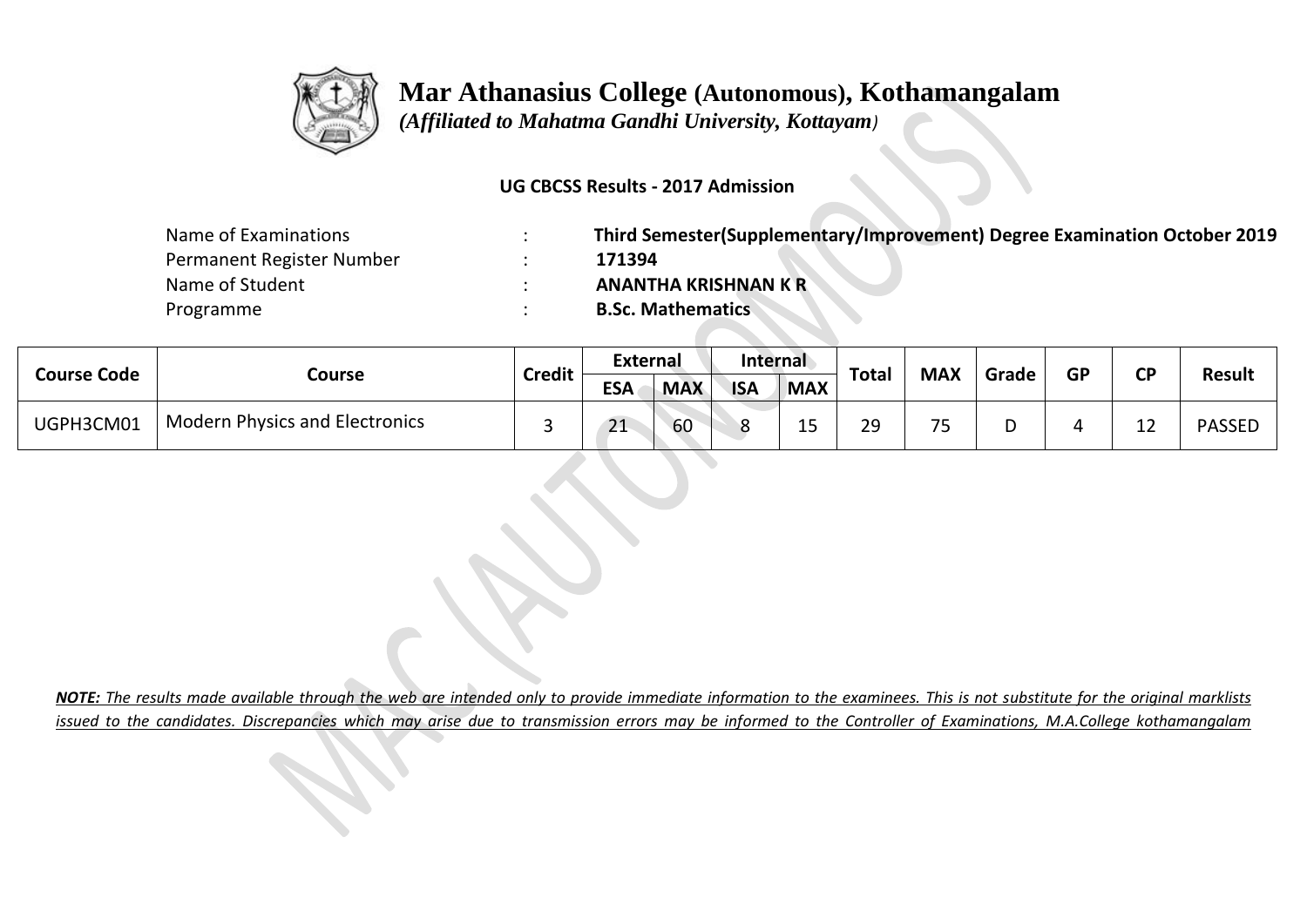

 *(Affiliated to Mahatma Gandhi University, Kottayam)*

### **UG CBCSS Results - 2017 Admission**

| Name of Examinations      | Third Semester(Supplementary/Improvement) Degree Examination October 2019 |
|---------------------------|---------------------------------------------------------------------------|
| Permanent Register Number | 171395                                                                    |
| Name of Student           | <b>ANN MARY THOMAS</b>                                                    |
| Programme                 | <b>B.Sc. Mathematics</b>                                                  |

|                    | Course                                | <b>Credit</b> | <b>External</b> |            | <b>Internal</b> |                     | <b>Total</b> | <b>MAX</b>          | Grade | <b>GP</b> | <b>CD</b> |               |
|--------------------|---------------------------------------|---------------|-----------------|------------|-----------------|---------------------|--------------|---------------------|-------|-----------|-----------|---------------|
| <b>Course Code</b> |                                       |               | <b>ESA</b>      | <b>MAX</b> | <b>ISA</b>      | <b>MAX</b>          |              |                     |       |           | ∼         | <b>Result</b> |
| UGMT3CR01          | <b>Calculus</b>                       |               | 35              | 80         | 18              | 20                  | 53           | 100                 | ֊     |           | 20        | <b>PASSED</b> |
| UGPH3CM01          | <b>Modern Physics and Electronics</b> | $\sim$        | Ab              | 60         | 11              | $\sim$ $\sim$<br>כד |              | 7 <sub>5</sub><br>ٮ |       |           |           | <b>FAILED</b> |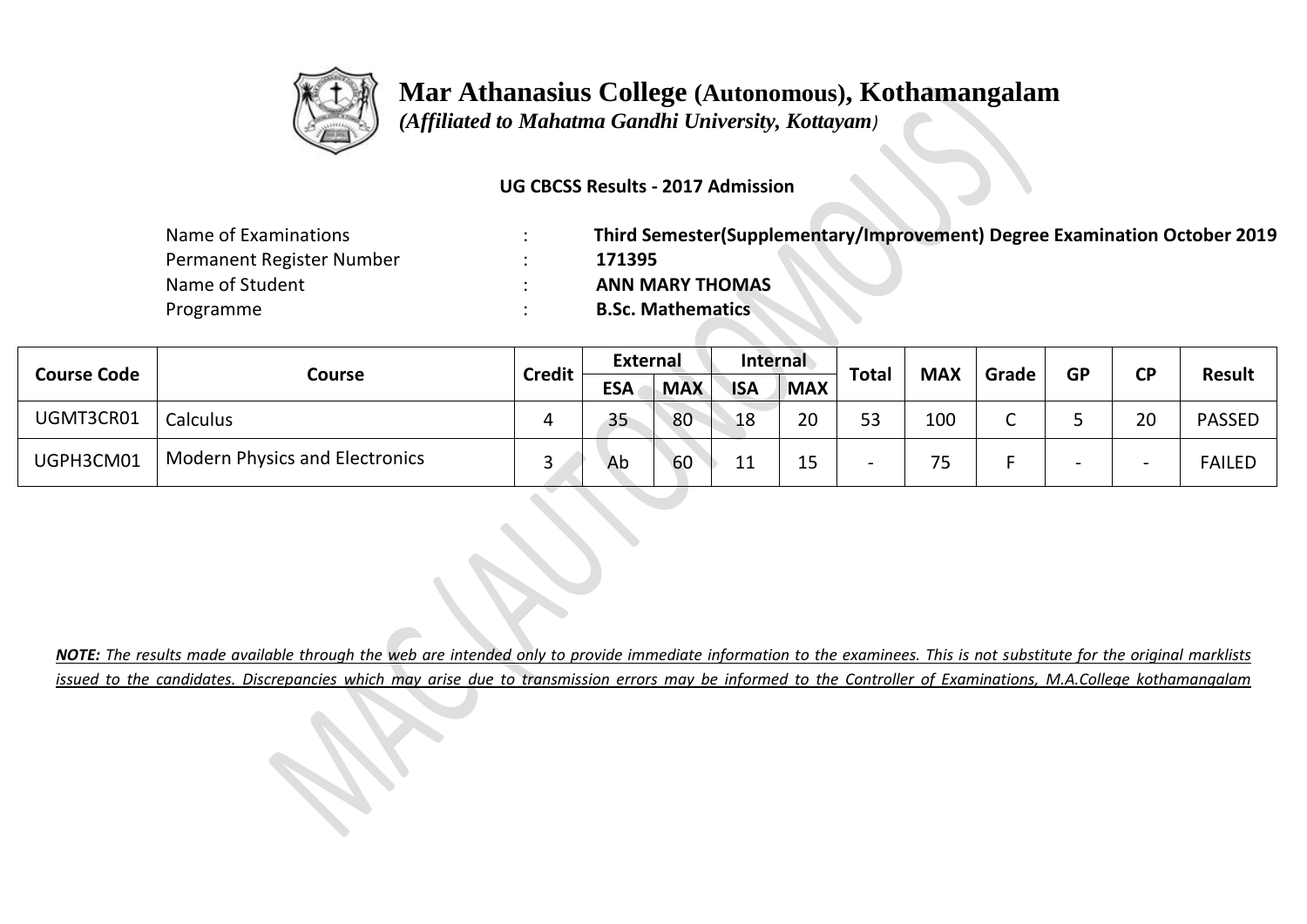

 *(Affiliated to Mahatma Gandhi University, Kottayam)*

### **UG CBCSS Results - 2017 Admission**

| Name of Examinations      | Third Semester(Supplementary/Improvement) Degree Examination October 2019 |
|---------------------------|---------------------------------------------------------------------------|
| Permanent Register Number | 171396                                                                    |
| Name of Student           | <b>ANNA SAM</b>                                                           |
| Programme                 | <b>B.Sc. Mathematics</b>                                                  |

|                                     |                                       | <b>Credit</b>  | External   |            | Internal   |            | <b>Total</b> | <b>MAX</b> | Grade | <b>GP</b> | <b>CP</b> | <b>Result</b> |
|-------------------------------------|---------------------------------------|----------------|------------|------------|------------|------------|--------------|------------|-------|-----------|-----------|---------------|
| <b>Course Code</b><br><b>Course</b> |                                       |                | <b>ESA</b> | <b>MAX</b> | <b>ISA</b> | <b>MAX</b> |              |            |       |           |           |               |
| UGEN3CC01                           | Literature And/As Identity            |                | 47         | 80         | 19         | 20         | 66           | 100        | $B+$  |           | 28        | <b>PASSED</b> |
| UGMT3CR01                           | Calculus                              | 4              | 36         | 80         | 18         | 20         | 54           | 100        | C     |           | 20        | <b>PASSED</b> |
| UGPH3CM01                           | <b>Modern Physics and Electronics</b> | $\overline{3}$ | 46         | 60         | 15         | 15         | 61           | 75         | A     | 8         | 24        | <b>PASSED</b> |
| UGST3CM01                           | <b>Probability Distributions</b>      | $\overline{4}$ | 74         | 80         | 20         | 20         | 94           | 100        | A+    | 9         | 36        | <b>PASSED</b> |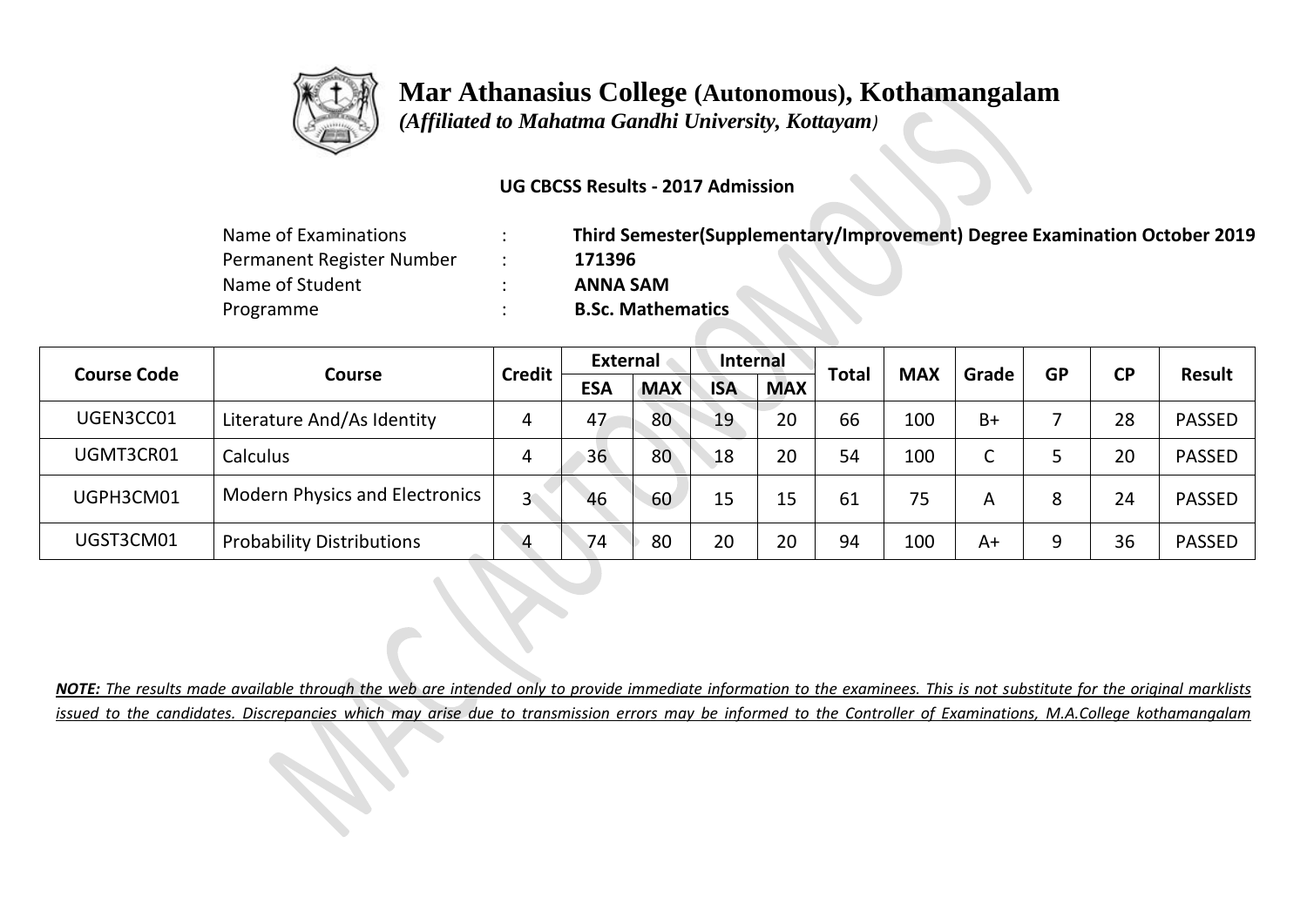

 *(Affiliated to Mahatma Gandhi University, Kottayam)*

#### **UG CBCSS Results - 2017 Admission**

| Name of Examinations      | Third Semester(Supplementary/Improvement) Degree Examination October 2019 |
|---------------------------|---------------------------------------------------------------------------|
| Permanent Register Number | 171399                                                                    |
| Name of Student           | <b>BENITTA E B</b>                                                        |
| Programme                 | <b>B.Sc. Mathematics</b>                                                  |

| <b>Course Code</b> | Course   | <b>Credit</b> | External            |            | <b>Internal</b> |            | <b>Total</b> | <b>MAX</b> | Grade | <b>GP</b> | <b>CD</b> | <b>Result</b> |
|--------------------|----------|---------------|---------------------|------------|-----------------|------------|--------------|------------|-------|-----------|-----------|---------------|
|                    |          |               | <b>ESA</b>          | <b>MAX</b> | <b>ISA</b>      | <b>MAX</b> |              |            |       |           |           |               |
| UGMT3CR01          | Calculus |               | $\mathbf{z}$<br>ر ر | 80         | ∸               | 20         | 54           | 100        |       |           | 20        | <b>PASSED</b> |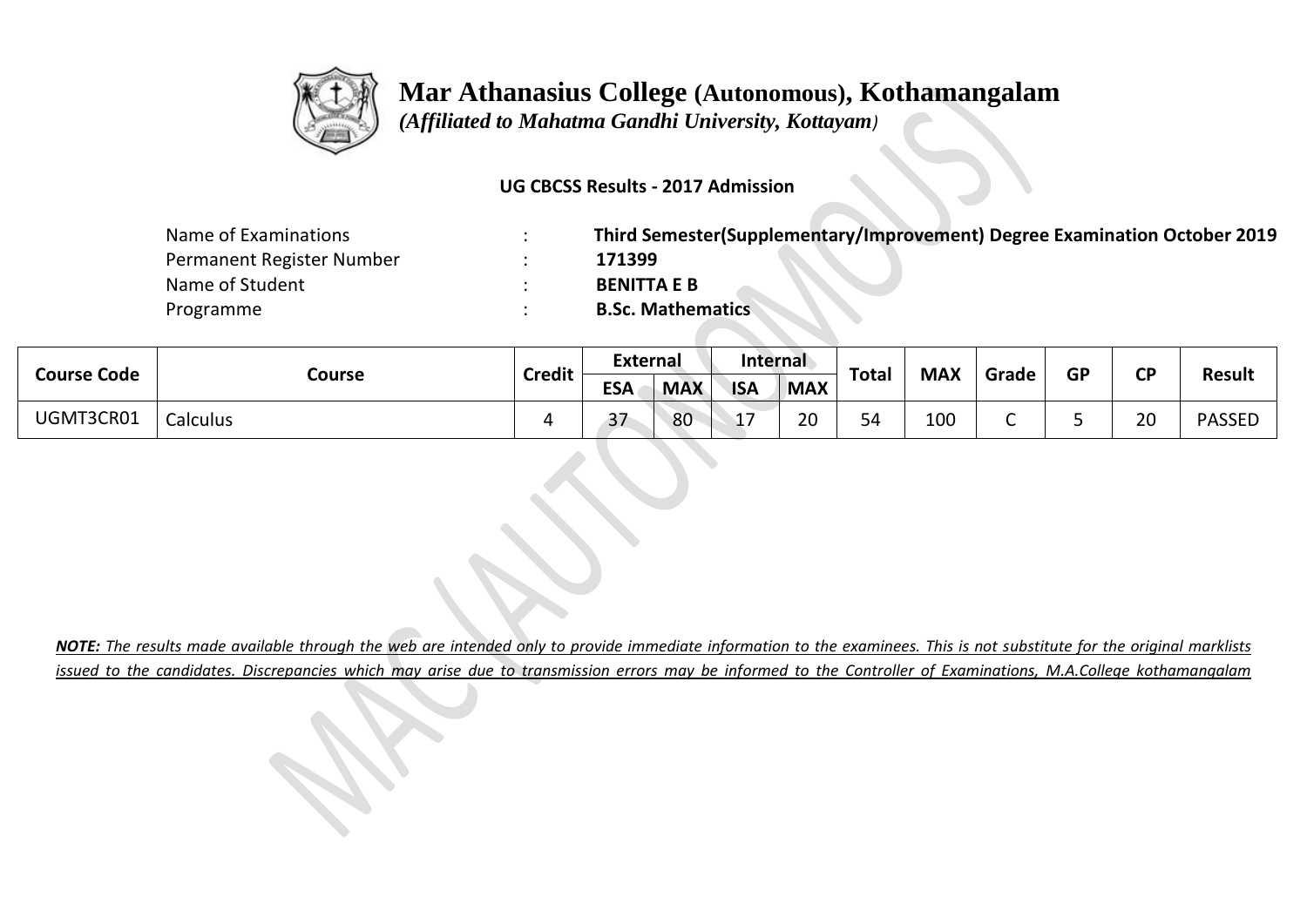

 *(Affiliated to Mahatma Gandhi University, Kottayam)*

### **UG CBCSS Results - 2017 Admission**

| Name of Examinations      | Third Semester(Supplementary/Improvement) Degree Examination October 2019 |
|---------------------------|---------------------------------------------------------------------------|
| Permanent Register Number | 171400                                                                    |
| Name of Student           | <b>DIYA RAJAN</b>                                                         |
| Programme                 | <b>B.Sc. Mathematics</b>                                                  |

|                    |                                       |               | External   |            | <b>Internal</b> |                                   |              | <b>MAX</b>     |       | GP | <b>CD</b>            | <b>Result</b> |
|--------------------|---------------------------------------|---------------|------------|------------|-----------------|-----------------------------------|--------------|----------------|-------|----|----------------------|---------------|
| <b>Course Code</b> | Course                                | <b>Credit</b> | <b>ESA</b> | <b>MAX</b> | <b>ISA</b>      | <b>MAX</b>                        | <b>Total</b> |                | Grade |    |                      |               |
| UGPH3CM01          | <b>Modern Physics and Electronics</b> |               | 38         | 60         | ᅶ               | $\overline{\phantom{0}}$<br>-- 11 | 50           | 7 <sub>5</sub> | В+    |    | $\sim$<br><u>_ _</u> | <b>PASSEL</b> |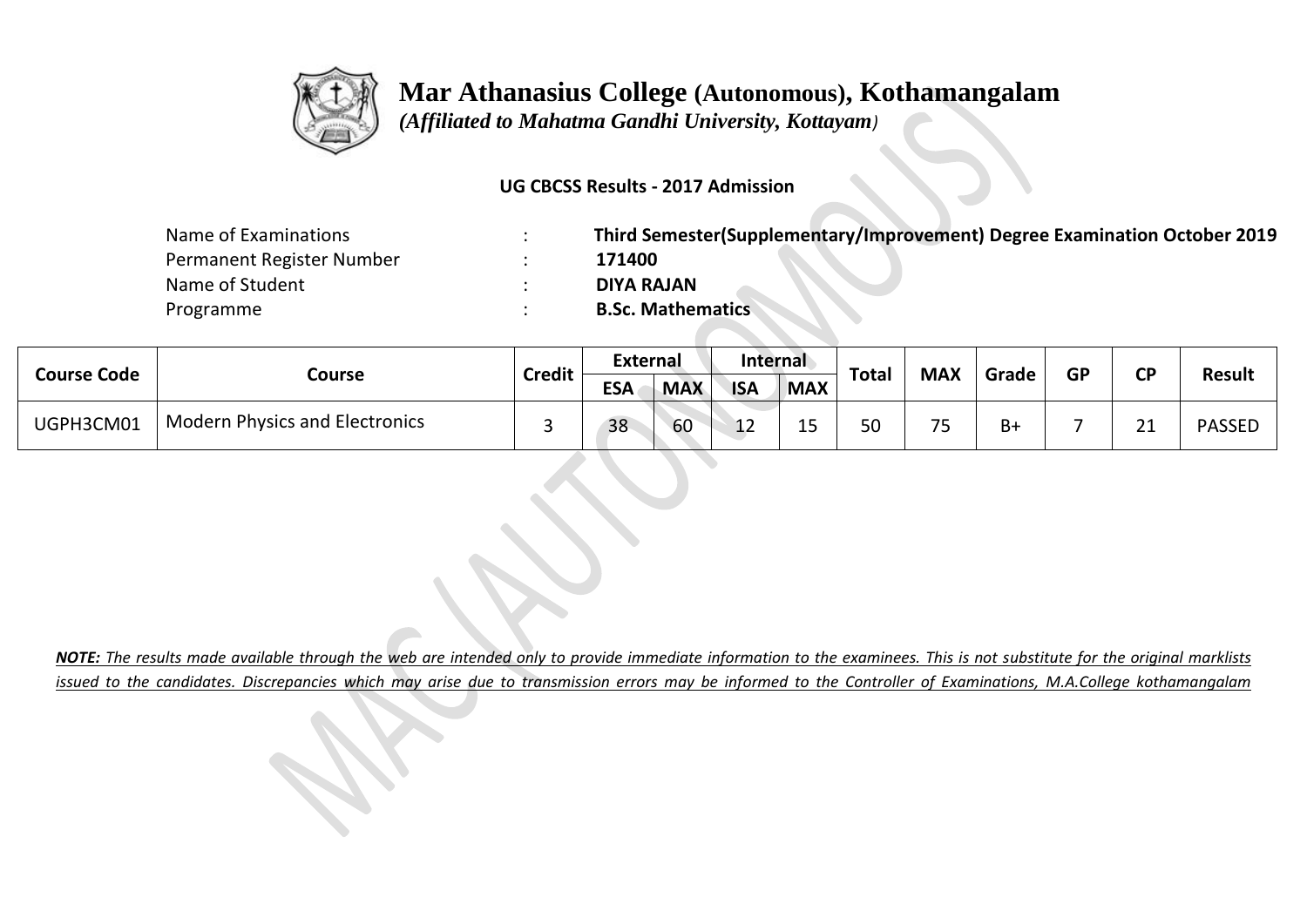

 *(Affiliated to Mahatma Gandhi University, Kottayam)*

### **UG CBCSS Results - 2017 Admission**

| Name of Examinations      | Third Semester(Supplementary/Improvement) Degree Examination October 2019 |
|---------------------------|---------------------------------------------------------------------------|
| Permanent Register Number | 171401                                                                    |
| Name of Student           | <b>GREESHMA MARIAM GEORGE</b>                                             |
| Programme                 | <b>B.Sc. Mathematics</b>                                                  |

| <b>Course Code</b> | Course   |        | <b>External</b> |            | Internal   |            |                               |            | Grade |           |           | <b>Result</b> |
|--------------------|----------|--------|-----------------|------------|------------|------------|-------------------------------|------------|-------|-----------|-----------|---------------|
|                    |          | Credit | <b>ESA</b>      | <b>MAX</b> | <b>ISA</b> | <b>MAX</b> | Total                         | <b>MAX</b> |       | <b>GP</b> | <b>CP</b> |               |
| UGMT3CR01          | Calculus |        | ◡∸              | 80         | 20         | າ∩<br>∠⊾   | $\overline{\phantom{a}}$<br>- | 100        | B+    |           | 28        | <b>PASSED</b> |